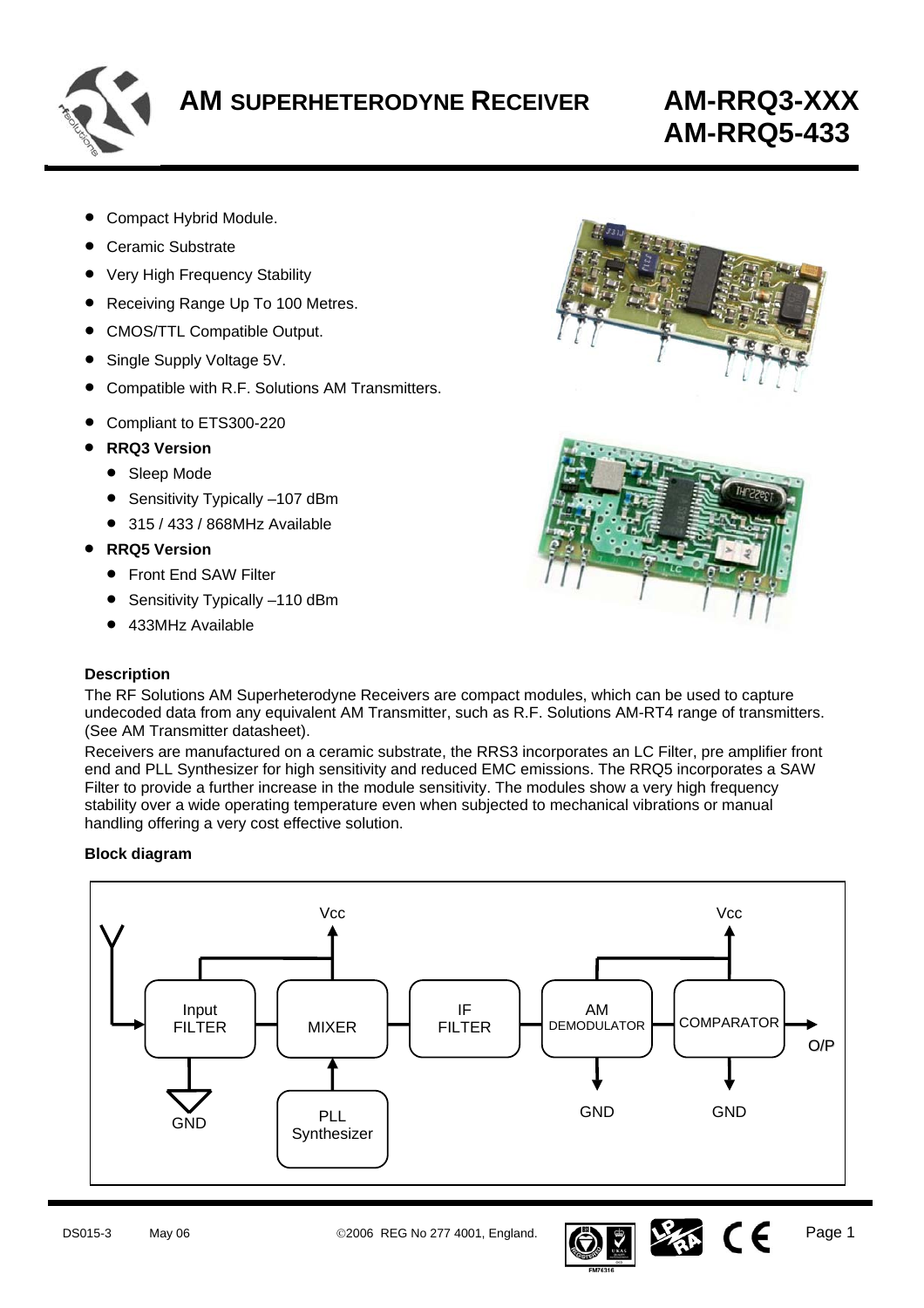

# **AM-RRQ3 Mechanical Dimensions**



**Notes** Pins on 0.1" pitch Pin Dims :0.25 x 0.50mm

# **Pin Descriptions Pin Descriptions RSSI Output**

| RRQ3   |                                                                                                           | RF In (dBm) | RSSI( |
|--------|-----------------------------------------------------------------------------------------------------------|-------------|-------|
| Pin No | <b>Pin Name</b>                                                                                           | $-120$      | 1.20  |
|        | $+{\sf Vcc}$                                                                                              | $-110$      | 1.32  |
| 2      | <b>GND</b>                                                                                                | $-100$      | 1.50  |
| 3      | DATA IN (Antenna)                                                                                         | $-90$       | 1.78  |
|        | <b>GND</b>                                                                                                | -80         | 2.06  |
| 11     | <b>GND</b>                                                                                                | $-70$       | 2.35  |
| 12     | $+$ $Vcc$                                                                                                 | -60         | 2.62  |
| 13     | RSSI (output)                                                                                             | $-50$       | 2.72  |
| 14     | DATA OUT                                                                                                  | -40         | 2.75  |
| 15     | PD (Power Down input)<br>$0 =$ Standby Mode ( $I_{\text{standby}}$ 100nA<br>max)<br>5V = Normal Operation |             |       |

| RRQ3              | RF In (dBm) | RSSI(V) |  |
|-------------------|-------------|---------|--|
| <b>Pin Name</b>   | $-120$      | 1.20    |  |
| $+$ V $cc$        | $-110$      | 1.32    |  |
| <b>GND</b>        | $-100$      | 1.50    |  |
| DATA IN (Antenna) | $-90$       | 1.78    |  |
| <b>GND</b>        | $-80$       | 2.06    |  |
| <b>GND</b>        | $-70$       | 2.35    |  |
| $+$ Vcc           | $-60$       | 2.62    |  |
| RSSI (output)     | $-50$       | 2.72    |  |
| DATA OUT          | $-40$       | 2.75    |  |
|                   |             |         |  |

4mm

# **Electrical Characteristics**

| Ambient temperature $= 25^{\circ}$ C.     |         |                |            |                  |
|-------------------------------------------|---------|----------------|------------|------------------|
| <b>Electrical Characteristics</b>         | Min     | <b>Typical</b> | <b>Max</b> | <b>Dimension</b> |
| Supply Voltage (Vcc)                      | 4.5     | 5              | 5.5        |                  |
| <b>Supply Current</b>                     |         | 5              | 6          | mA               |
| Receiver Frequency 315MHz variants        |         | 315            |            | <b>MHz</b>       |
| Receiver Frequency 433MHz variants        |         | 433.92         |            | <b>MHz</b>       |
| Receiver Frequency 868MHz variants        |         | 868.35         |            | <b>MHz</b>       |
| Low Level Output Voltage (I=10uA)         |         |                | 0.8        | V                |
| High Level Output Voltage (I=200uA)       | $Vcc-1$ |                |            |                  |
| <b>Operating Temperature Range</b>        | $-25$   |                | $+80$      | $\overline{C}$   |
| R.F Sensitivity (100% AM) at 315 / 433MHz |         | $-106$         |            | dBm              |
| R.F Sensitivity (100% AM) at 868MHz       |         | $-101$         |            | dBm              |
| 3dB Bandwidth                             |         | $+/-150$       |            | <b>KHz</b>       |
| Max Data Rate                             |         |                | 4.8        | <b>KHz</b>       |
| Level of Emitted Spectrum                 |         |                | -70        | dBm              |

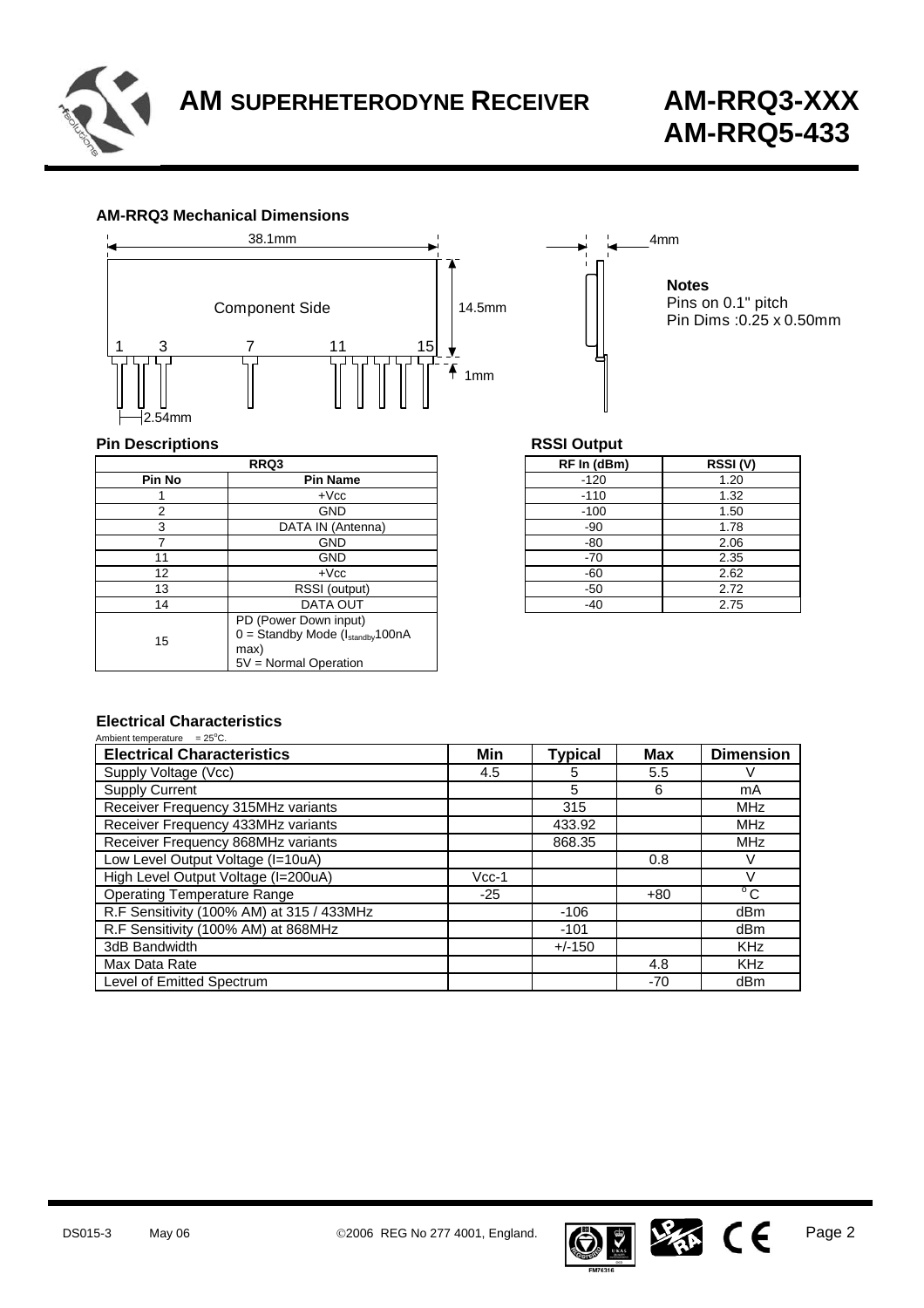

#### **AM-RRQ5 Mechanical Dimensions**



# **Pin Descriptions RSSI C**

| RRQ5          |                   | RF In (dBm) | RSSI( |
|---------------|-------------------|-------------|-------|
| <b>Pin No</b> | <b>Pin Name</b>   | $-120$      | 1.20  |
|               | $+$ $Vcc$         | $-110$      | 1.32  |
|               | <b>GND</b>        | $-100$      | 1.50  |
|               | DATA IN (Antenna) | -90         | 1.78  |
|               | GND               | -80         | 2.06  |
|               | <b>GND</b>        | $-70$       | 2.35  |
| 13            | RSSI (output)     | $-60$       | 2.62  |
| 14            | DATA OUT          | -50         | 2.72  |
| 15            | $+$ $Vcc$         | -40         | 2.75  |

| RSSI Output |
|-------------|
|             |

| RRQ5              | RF In (dBm) | RSSI(V) |
|-------------------|-------------|---------|
| <b>Pin Name</b>   | $-120$      | 1.20    |
| $+{\sf Vcc}$      | $-110$      | 1.32    |
| <b>GND</b>        | $-100$      | 1.50    |
| DATA IN (Antenna) | $-90$       | 1.78    |
| <b>GND</b>        | $-80$       | 2.06    |
| <b>GND</b>        | $-70$       | 2.35    |
| RSSI (output)     | $-60$       | 2.62    |
| DATA OUT          | $-50$       | 2.72    |
| $+$ $Vcc$         | $-40$       | 2.75    |
|                   |             |         |

#### **Electrical Characteristics**   $A$ mbiont ton

| Ambient temperature $= 25^{\circ}$ C. |         |                |            |                  |
|---------------------------------------|---------|----------------|------------|------------------|
| <b>Electrical Characteristics</b>     | Min     | <b>Typical</b> | <b>Max</b> | <b>Dimension</b> |
| Supply Voltage (Vcc)                  | 4.5     | 5              | 5.5        |                  |
| <b>Supply Current</b>                 |         | 6              |            | mA               |
| Receiver Frequency 433MHz variants    |         | 433.92         |            | <b>MHz</b>       |
| Low Level Output Voltage (I=10uA)     |         |                | 0.8        |                  |
| High Level Output Voltage (I=200uA)   | $Vcc-1$ |                |            |                  |
| <b>Operating Temperature Range</b>    | $-25$   |                | $+80$      | $^{\circ}$ C     |
| R.F Sensitivity (100% AM)             | $-108$  | $-110$         |            | dBm              |
| 3dB Bandwidth                         |         | $+/-150$       |            | <b>KHz</b>       |
| Max Data Rate                         |         |                | 4.8        | <b>KHz</b>       |
| Level of Emitted Spectrum             |         |                | -70        | dBm              |